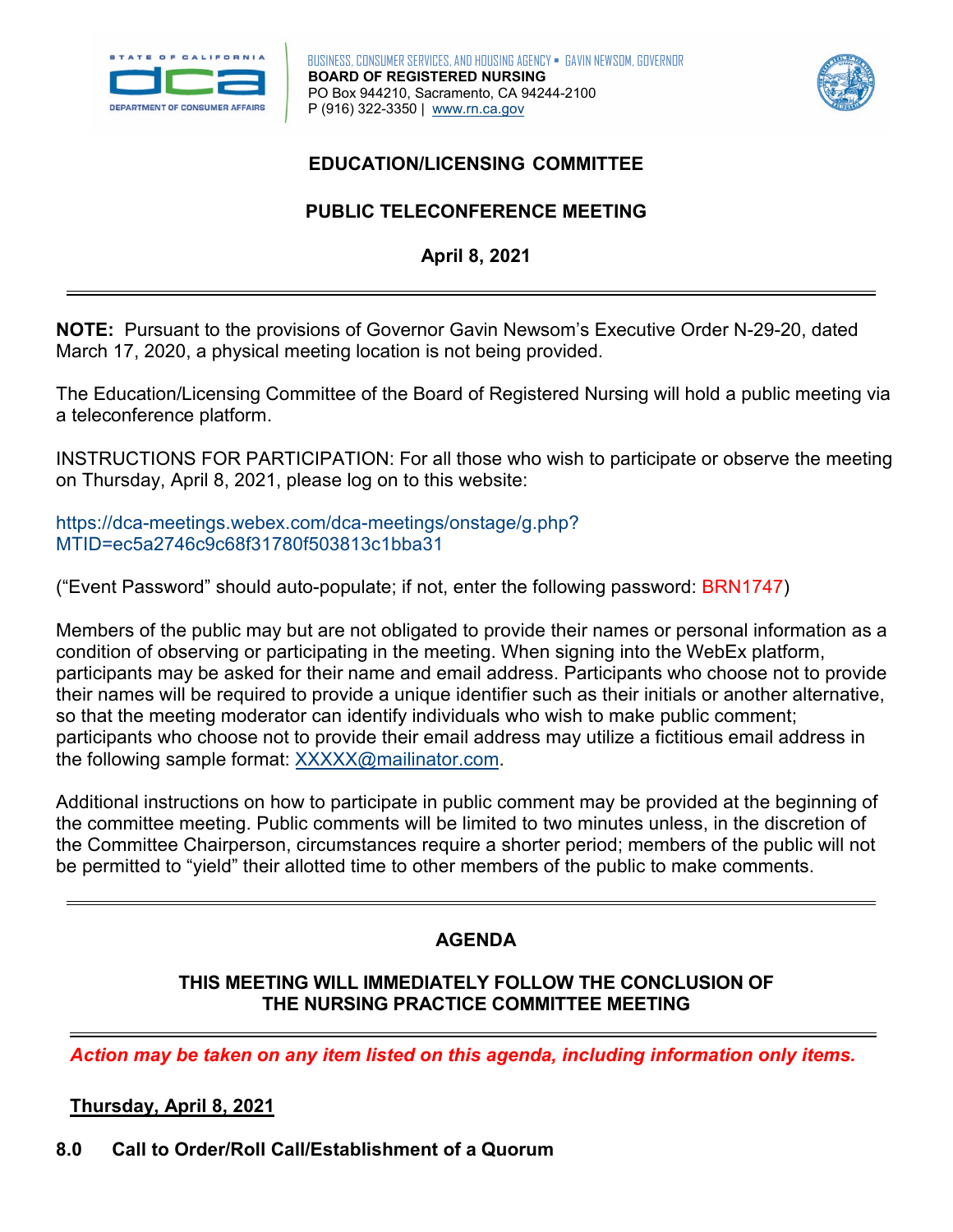#### **8.1 Approval of Minutes**

- **8.1.1** Review and Vote on Whether to Approve Previous Meeting Minutes:
	- $\blacktriangleright$  January 7, 2021

#### $8.2$ **Public Comment for Items Not on the Agenda**

 **Public Comment section that is not included on this agenda, except to decide whether Note: The Committee may not discuss or take action on any matter raised during the to place the matter on the agenda of a future meeting. (Gov. Code, §§ 11125 & 11125.7, subd. (a).)** 

- **8.2 8.3 Discussion and Possible Action Regarding Whether to Recommend Ratification of**   $8.3$ **Minor Curriculum Revisions, Clinical Agency or Facility Approvals, and Acknowledge**  Receipt of Program Progress Reports. (16 CCR § 1426) (Consent)
- **Approval or Other Action for Approved Prelicensure Nursing Programs (BPC 2788, 16 CCR §§ 1421 & 1423) (Consent) 8.4 Discussion and Possible Action Regarding Whether to Recommend Continuing** 
	- **8.4.1** San Diego State University Baccalaureate Degree Nursing Program.
	- **8.4.2** University of California Davis Entry Level Master's Degree Nursing Program
- **8.5 Discussion and Possible Action Regarding Whether to Recommend Continuing Approval or Other Action for an Advance Practice Program (BPC § 2788, 16 CCR §§1421 & 1423) (Consent)**
	- **8.5.1** San Diego State University Adult Gerontology Primary Care Nurse Practitioner Program
	- **8.5.2** University of California Davis Family Nurse Practitioner Degree Nursing Program
- **Action Regarding Prelicensure Nursing Program Unit Adjustment or Other Changes 8.6 Discussion and Possible Action Regarding Whether to Recommend Approval or Other** 
	- **8.6.1** University of California Irvine Entry Level Master's Degree Program (Major Curriculum Revision No Enrollment Increase) (16 CCR §§ 1426 & 1432) (Consent)
	- **8.6.2** University of California Irvine, Bachelor of Science in Nursing Science Program (16 CCR §§ 1426 & 1432) (Major Curriculum Revision) (No Enrollment Increase) (Consent)
	- **8.6.3** Chaffey College Associate Degree Nursing Program (16 CCR §§ 1426 & 1432) (Major Curriculum Revision) (No Enrollment Increase) (Consent)
	- **8.6.4** Brandman University Baccalaureate Degree Nursing Program (16 CCR §§ 1426 & 1432) (Major Curriculum Revision – Change in Program Control and Name Change) (No Enrollment Increase) (Consent)
- **CCR § 1426) (Present) 8.7 Discussion and Possible Action Regarding Acceptance of Program Progress Report (16**

Career Care Institute Associate Degree Nursing Program

**8.8 Discussion and Possible Action Regarding Acceptance of Program Progress Report with Discussion and Possible Action to Address Any Performance Gaps Including Actions Described in California Code of Regulations, title 16, section 1423.2, subdivision (a)**

East Los Angeles College Associate Degree Nursing Program (Present)

- **Discussion and Possible Action Regarding Feasibility Study for a New Prelicensure 8.9 Nursing Program (16 CCR § 1421) (Present)** 
	- **8.9.1** Westmont College Baccalaureate Degree Nursing Program
	- **8.9.2** William Jessup University Baccalaureate Degree Nursing Program